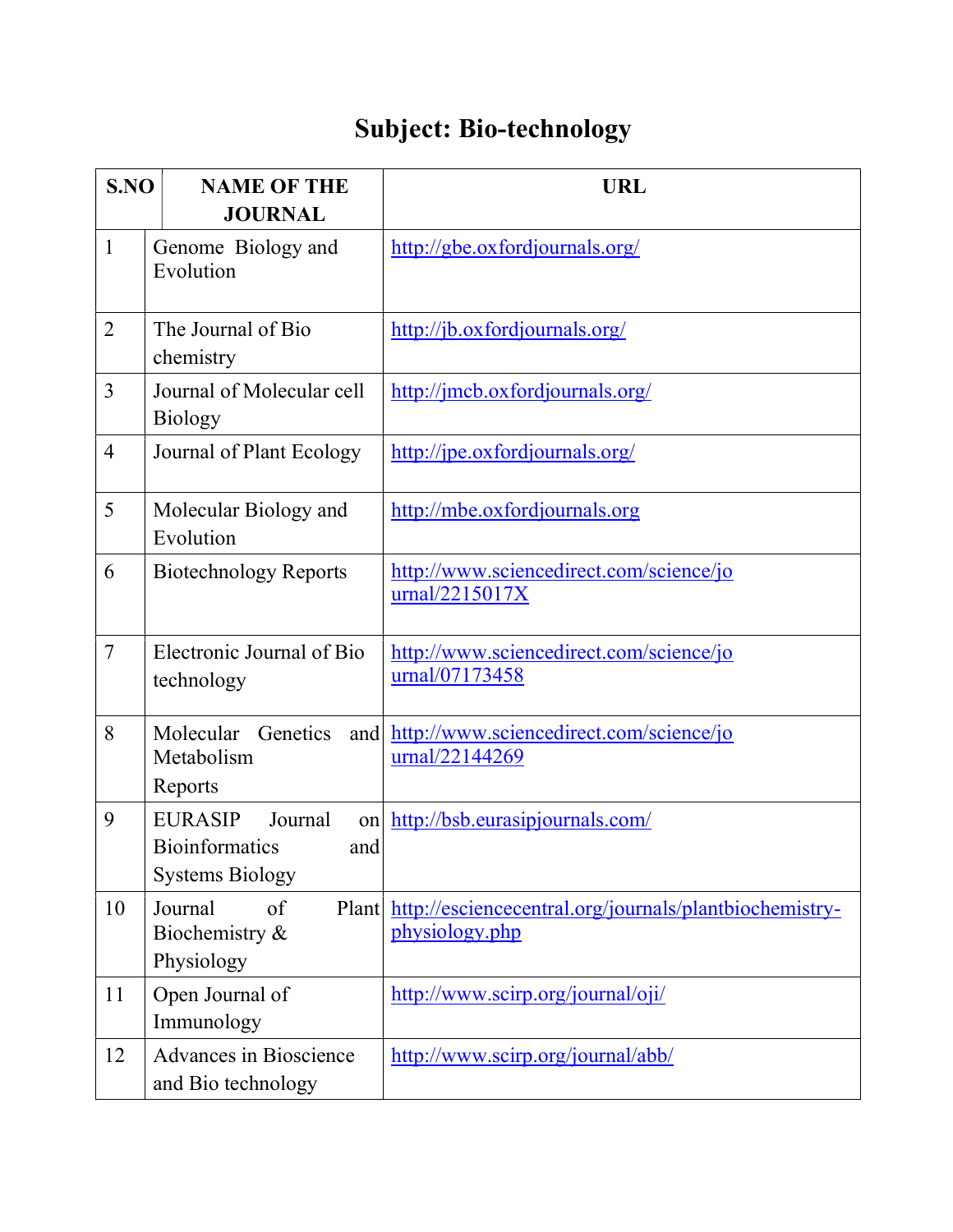| 13 | Journal<br>and Nano<br>biotechnology                                     | of Biomaterials http://www.scirp.org/journal/jbnb/                                                        |
|----|--------------------------------------------------------------------------|-----------------------------------------------------------------------------------------------------------|
| 14 | International Journal of<br>Embryology                                   | http://www.hindawi.com/journals/ijembr y/                                                                 |
| 15 | <b>Biosciences</b><br>Biotechnology Research<br>Asia $(I - PR)$          | http://www.biotech-asia.org/                                                                              |
| 16 | International<br>Journal<br>Applied<br>Sciences and<br>Biotechnology     | of http://ijasbt.org/                                                                                     |
| 17 | <b>British Biotechnology</b><br>Journal                                  | http://www.sciencedomain.org/journalhome.php?id=11                                                        |
| 18 | Biology and<br>Biotechnology                                             | Journal of Advances in http://www.sciencedomain.org/journalhome.php?id=39                                 |
| 19 | Indian Journal of Clinical<br>Biochemistry                               | http://medind.nic.in/iaf/iafm.shtml                                                                       |
| 20 | Journal of Environmental http://www.jeb.co.in/<br>Biology (I-<br>PR)     |                                                                                                           |
| 21 | International<br>Journal<br>Cell &<br>Molecular Biology<br>Research (PR) | of http://www.journalnetwork.org/journals/international-<br>journal-of-cell-andmolecular-biology-research |
| 22 | International<br>Journal<br>Advances in<br>Biotechnology (PR)            | of http://www.journalnetwork.org/journals/international-<br>journal-of-advances-inbiotechnology           |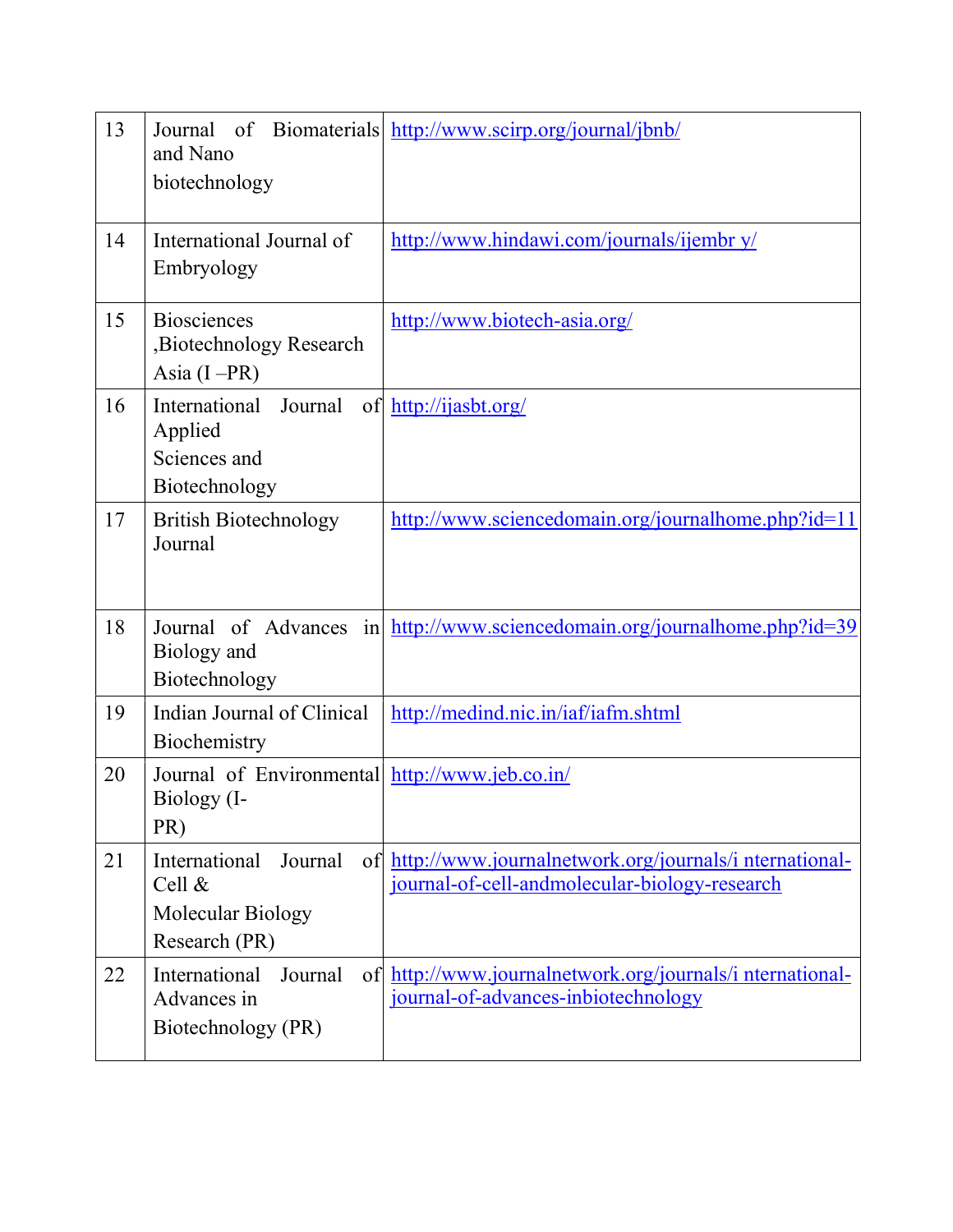| 23 | International<br>Journal<br>Genetics $\&$<br>Gene Research (PR)                                        | of http://www.journalnetwork.org/journals/international-<br>journal-of-genetics-andgene-research |
|----|--------------------------------------------------------------------------------------------------------|--------------------------------------------------------------------------------------------------|
| 24 | Current issues in<br>Molecular Biology                                                                 | http://www.horizonpress.com/cimb/inde x.html                                                     |
| 25 | International Journal of http://www.ijbst.org/<br><b>Biosciences</b><br>and<br>Technology (IJBST) (PR) |                                                                                                  |

## SUBJECT:BIOLOGY

| SNO            | <b>NAME OF THE JOURN AL</b>                | URL                                                       |
|----------------|--------------------------------------------|-----------------------------------------------------------|
|                | Bio-informatics                            | http://bioinformatics.oxfordjournals.or<br>g/             |
|                | <b>Bio-Statistics</b>                      | http://biostatistics.oxfordjournals.org/                  |
| 3              | Internet Inventions                        | http://www.sciencedirect.com/science/j<br>ournal/22147829 |
| $\overline{4}$ | Perspectives in Science                    | http://www.sciencedirect.com/science/j<br>ournal/22130209 |
| 5              | Cellular Physiology<br>and<br>Biochemistry | http://www.karger.com/Journal/Home/<br>224332             |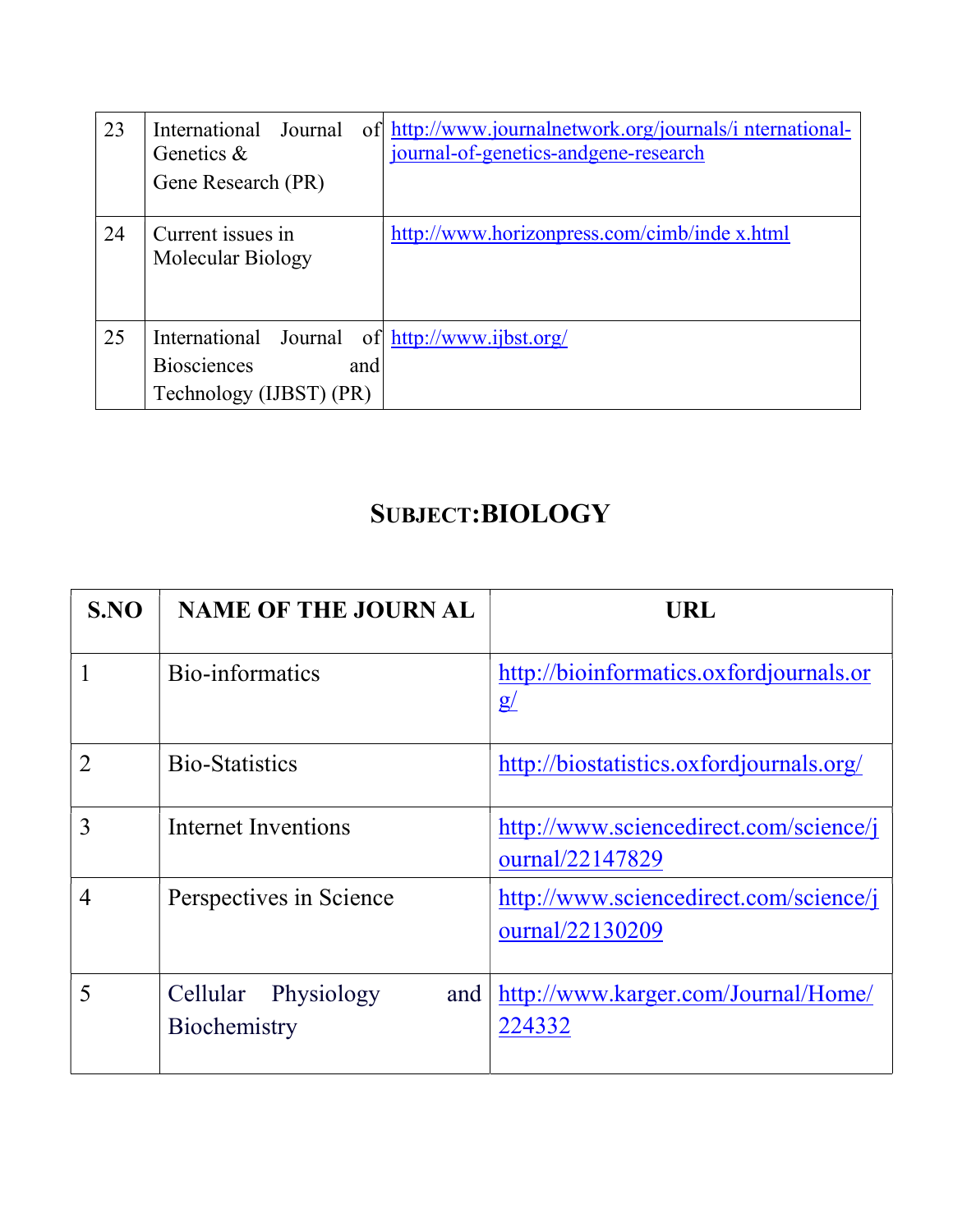| 6  | International Journal of<br>Cell<br><b>Biology</b>                      | http://www.hindawi.com/journals/ijcb/                                |
|----|-------------------------------------------------------------------------|----------------------------------------------------------------------|
| 7  | International<br>Journal<br><b>Biomaterials</b>                         | of http://www.hindawi.com/journals/ijbm/                             |
| 8. | International<br>Journal<br><b>Biodiversity</b>                         | of http://www.hindawi.com/journals/ijbd/                             |
| 9  | International Journal of Ecology                                        | http://www.hindawi.com/journals/ijeco<br>$\underline{\underline{1}}$ |
| 10 | International Journal of<br>Microbiology                                | http://www.hindawi.com/journals/ijmic<br>$\underline{\mathrm{ro}}$   |
| 11 | Journal of Biophysics                                                   | http://www.hindawi.com/journals/jbp/                                 |
| 12 | Bioscience<br>Discovery:<br>Journal of<br>International<br>science (PR) | anhttp://biosciencediscovery.com/index.h<br>Life $tml#gsc.tab=0$     |
| 13 | Science Research Report (I-PR)                                          | http://jsrr.net                                                      |
| 14 | Indian Journal of Scientific<br>Research (I-PR)                         | $\frac{http://www.ijsr.in/}{$                                        |
| 15 | International Interdisciplinary<br>Journal of Scientific Research       | http://www.iijsr.org/                                                |
| 16 | International Journal of Current<br>Science                             | http://currentsciencejournal.info/index.<br>html                     |
| 17 | Science International (PR)                                              | http://www.scienceinternational.com/                                 |